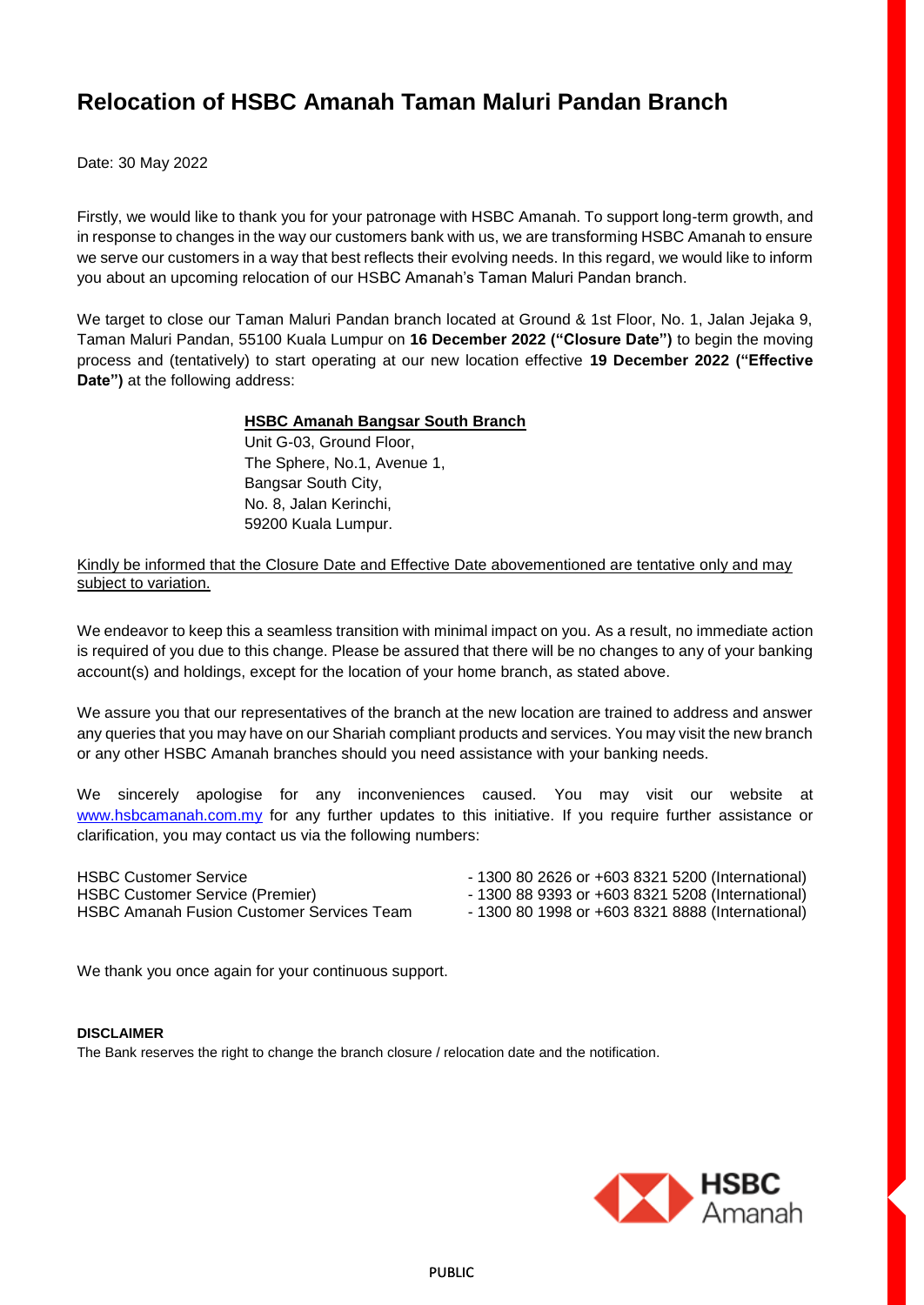# **Frequently Asked Questions (FAQs)**

# **1. Why is Taman Maluri Pandan branch being relocated?**

We regularly review our products and services, including our branch coverage. As part of this review there will be periodic activities such as branch relocations that are undertaken to maximise the usage of our branch network by our customers. Branch banking remains a crucial part of our strategy, but we do note that fewer people are using our branches and more people are choosing to bank online, over the telephone or with their mobile phone.

# **2. How does this impact me as a customer? Do I have to go to the New Branch?**

Your account number and any other holdings with us will stay the same, including the staffs who are servicing you at the branch. Hence, you don't need to do anything differently. You can continue to use the branch at the new location or any of our branches as well as our Online Banking, Mobile Banking App and telephone channels.

# **3. Will I be able to obtain Shariah compliant products / services from my branch at the new location?**

Yes, please be assured that nothing has changed except for the location of your branch. As per current, all our representatives at the new location Branch are trained to address your queries pertaining to Shariah compliant product / services. The same applies to all of our branch representatives nationwide.

# **4. Will my account numbers change?**

No, all your account numbers with the bank remain the same.

# **5. Do I have to change my banking facilities – ATM-i, Debit Card-i, Credit Card-i, and Online Banking?**

No, these services related to these Banking facilities will continue as they are currently, since these services are not dependent on the location of your Branch.

**6. I have an on-going transaction with Taman Maluri Pandan Branch, what will become of this?**  We endeavor to make this transition as seamless as possible for our customers. As of the Effective Date, if you have any outstanding matters, our Taman Maluri Pandan branch management team will continue to serve you and deliver your needs from the new location at Bangsar South Branch. If you have any further questions with regards to this matter, you may contact us via the following numbers:

| <b>HSBC Customer Service</b>           | - 1300 80 2626 or +603 8321 5200 (International) |
|----------------------------------------|--------------------------------------------------|
| <b>HSBC Customer Service (Premier)</b> | - 1300 88 9393 or +603 8321 5208 (International) |

**7. I am concerned / need more details, who can I speak to further regarding this matter?**  You may visit our website at [www.hsbcamanah.com.my](http://www.hsbcamanah.com.my/) for any further updates to this initiative. If you need further assistance or clarification, you may contact us via the following numbers:

| <b>HSBC Customer Service</b>           | $-1300802626$ or $+60383215200$ (International) |
|----------------------------------------|-------------------------------------------------|
| <b>HSBC Customer Service (Premier)</b> | $-1300889393$ or $+60383215208$ (International) |